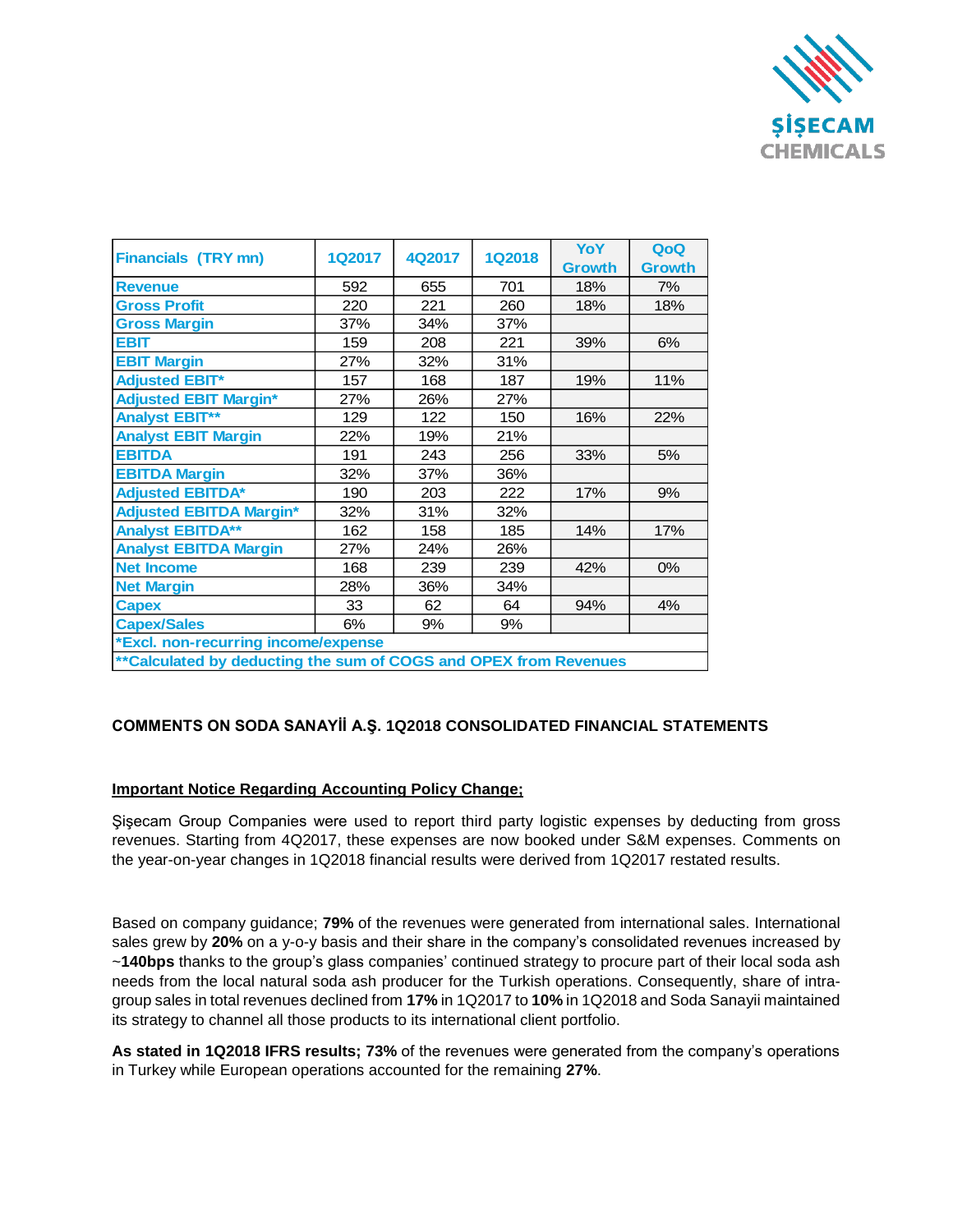**66%** of the revenues were generated from the sale of soda chemicals and other products whereas contribution of chromium chemicals business to the consolidated revenues was **29%**. Revenues generated from electricity sales corresponded to **5%** of 1Q2018 consolidated revenues (**~130bps** lower that the share recorded in the same period last year). It should be reminded that the decline in electricity revenues was a result of coal-fired steam boiler' introduction back in mid-December 2016, which enabled the company to use natural gas-fired cogeneration facility at 50% CUR, and obtain the full amount of steam needed for the soda ash production process by combining it with the use of coal-fired steam boiler.

Having become the sole shareholder of Oxyvit, after the acquisition of stakes held by Soda Sanayii changed the consolidation of Oxyvit operations from equity pick-up method to full consolidation, starting from July 1<sup>st</sup> 2017. Oxyvit's contributions to the topline and the gross profit have been reported under the chromium chemicals segment since the beginning of 3Q2017. In this quarter, Oxyvit's contribution to the company's topline was **3%** (**TRY 20,7mn**). If the company's operations were categorized as an individual segment, chromium chemicals segments' share in consolidated revenues would decline to **27%**.

Revenues were **TRY 701mn**, up by **18%** on a y-o-y basis mainly as a result of sales volume growth seen in soda ash business, product price increases in chromium chemicals segment coupled with TRY depreciation. Compared with the same period of the prior year's results;

- Soda Sanayii's consolidated soda chemicals sales grew by **%8** in gross volume terms (**597K tons** in 1Q2018 vs. **553K tons** in 1Q2017). Meanwhile, average per ton prices increased by **7%** in USD terms as a result of the favorable sales mix and impact of EUR/USD parity. With the rise in sales volumes and improved average price/unit on top of the depreciation of TRY against hard currencies, Soda Sanayii recorded **18%** higher revenues from this business segment.
- The company recorded a **1% contraction** in gross chromium chemicals volume sales **(down from 41,1K tons to 40,8K tons)**, while average per unit product prices continued to increase (by **14%** in USD terms on a y-o-y basis) as a consequence of the closure of Lanxess' chromium chemicals production capacities located in Argentina in 4Q2017. Combined with the domestic currency depreciation segment-specific revenues jumped by **23%.** Annual revenue growth would be **11%**  excluding Oxyvit's contribution to the segment's topline.
- Electricity sales volume was **22%** lower **(**from **272mn kWh** to **212mn kWh)** due to the change in steam generation mix, meanwhile revenues generated from electricity sales were down by **6%** as TRY-based average electricity price per unit sold was up by **21%**.
- On average, USD appreciated by **3%** (USD/TRY up from **3,6928** to **3,8094**) and EUR by **19%** (EUR/TRY increased from **3,9331** to **4,6821**).

Cost of goods sold were **TRY 441mn**, up by **18%** on a y-o-y basis as a result of sales volume growth in soda chemicals segment but also due to the increase in natural gas and anthracite and chromite prices, which are the main inputs used to produce soda ash and chromium chemicals. Soda chemicals segment COGS increased by **17%** on a y-o-y basis whereas there was a **24%** rise on the chromium chemicals side (**15%** excluding **TRY 8mn** COGS in relation with Oxyvit). Thanks to the savings in soda ash production costs attained with the introduction of coal-fired steam boiler, and 100% capacity utilization rate attained under chromium chemicals segment of operations, Soda Sanayii managed to keep its consolidated COGS/Revenues ratio **flat** at **63%**.

**TRY 260mn** gross profit, generated by Soda Sanayii, pointed out to an **18%** y-o-y increase and led to a gross profit margin of **37%**, which is unchanged compared to the profitability recorded in 1Q2017). Soda Sanayii would have a gross profit of **TRY 247mn** (up by **12%** on a y-o-y basis) and a gross profit margin of **36%** if Oxyvit's results were not fully consolidated.

Gross profit generated by soda and other products segment increased by **16%** thanks to higher growth in segmental revenues compared to the rise in production costs. On the chromium chemicals segment, growth in COGS were **70bps** higher than the rise in revenues. Consequently, gross profit generated by chromium chemicals operations grew by **18%** on a y-o-y basis. Contribution of this segment to the consolidated gross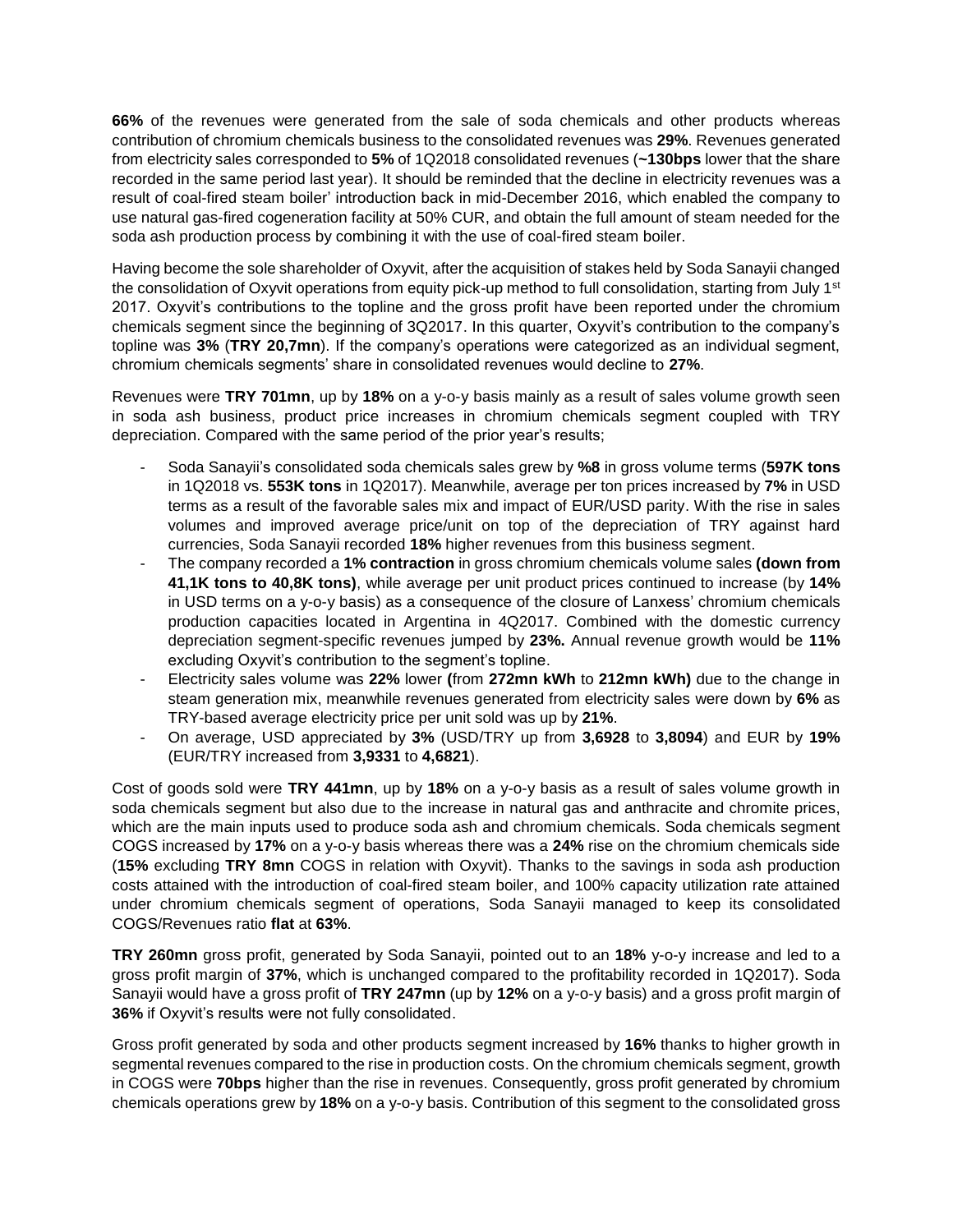profit was **35%** (**120bps** higher than the share recorded in 1Q2017), leaving the rest attributable to the soda and other products segment. Excluding the impact of Oxyvit, chromium chemical segment's share in consolidated gross profit would be **31%** (vs. **33%** recorded in the same period of 2017).

Operating expenses recorded in this quarter were **21%** higher on a y-o-y basis (**TRY 110mn vs TRY 91mn**), mainly due to **33%** increase in S&M expenses resulting from accelerated marketing activities with a higher level of non-group sales volume under soda segment. OPEX/Revenues ratio stood at **16%** (vs. **15%** in 1Q2017) on the consolidated level.

Based on the financial reporting principles, FX gains and losses in relation with commercial receivables and debt are booked under "other operating income and expenses". In 1Q2018, Soda Sanayii's net other **income** from main operations was **TRY 18mn** compared to **TRY 25mn** recorded in 4Q2017. Based on average FX rates, on a q-o-q basis, TRY depreciated by **8%** against EUR and it remained nearly unchanged against USD. On the other hand, local currency depreciation against USD and EUR were **5%** and **8%**, based on period-end rates, respectively. FX rate fluctuations realized in a narrow band within the period resulted in a slightly lower level of net other income.

With the **5%** q-o-q rise in period-end USD/TRY rate, Soda Sanayii recorded **TRY 34mn** revaluation gain on its investment portfolio, which is composed of **TRY 582mn** equivalent USD-denominated long-term fixed income securities with semi-annual coupon payments and **5,684% effective interest rate**.

The company's share in profit/loss of associates were **TRY 19mn** in 1Q2018, down by **TRY 5mn** compared to the last year in the same period. Accordingly, Soda Sanayii's net income from investing activities including share in net profit of associates recorded at **TRY 53mn** (up by **TRY 27mn** compared to 1Q2017).

Excluding gain/loss on the fixed income securities investment in relation with 1Q of 2017 and 2018, one-off gains adjusted EBIT and EBITDA grew by **19%** and **17%** on a y-o-y basis and the profitability margins were flat. In the reporting period, EBIT was **TRY 187mn** and EBITDA was **TRY 222mn** and the margins were **27%** and **32%**, respectively.

Thanks to mainly the robust operational performance, in 1Q2018, the company recorded a net income of **TRY 239mn** (up by **42%** y-o-y) and net margin of **34%** versus **TRY 168mn** and **28%** seen in the same period last year.

Capital expenditures in relation with the period were recorded at **TRY 64mn**. The company spent **TRY 32mn** for its glass fiber investment while the rest were used for development and maintenance investments.

Compared to 2017 year-end, Soda Sanayii's USD-denominated net long position grew by **USD 39mn** (USD 34mn increase in total assets and USD 4mn decrease in total liabilities), meanwhile EUR-denominated net long position contracted by **EUR 4mn** (EUR 5mn decrease in total assets and EUR 1mn contraction in total liabilities). Accordingly, the company's net long FX position increased by **TRY 218mn** to **TRY 1,5bn** in 1Q2018.

Compared with 2017 year-end, Soda Sanayii's gross debt increased by **TRY 460mn** from **TRY 320mn** to **TRY 780mn** as a result of glass fiber investment**.** Cash&cash equivalents' balance (incl. financial investments and other receivables from related parties) were recorded at **TRY 1,7bn** (up by **TRY 325mn)**. Consequently, the company had a net cash position of **TRY 904mn**, which was **TRY 135mn** lower on a qo-q basis.

## **Important events during and after the reporting period;**

As per the decision taken by Soda Sanayii BoD on April  $10<sup>th</sup>$  2018, the company, on the condition of using the same amount of external financing, will be acting as a guarantor for up to USD 50mn of USD 750mn debt instrument that Şişecam decided to issue.